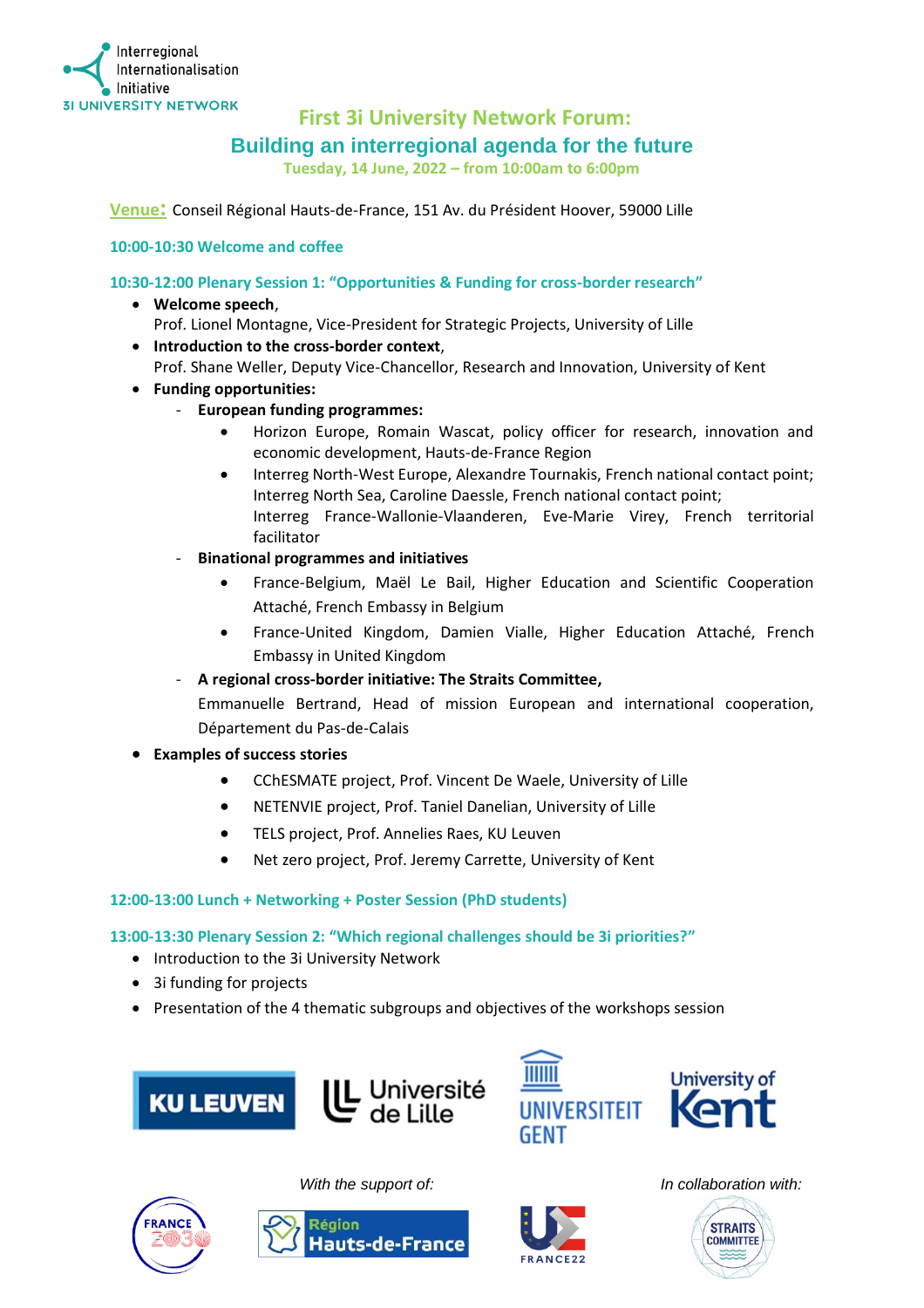

#### **13:30-15:15 Workshops: Defining and refining 3i actions**

The 4 parallel workshop sessions will be led by researchers, one per member university of the 3i Network:

#### 1. **Marine & Maritime challenges** – led by Dr. Sara Vandamme, Ghent University

*The goal of this workshop is to define future actions and research topics on which the partners in the 3i University Network can collaborate. During the workshop, experts in marine and maritime research of the four 3i-partners will*  each present their in-house expertise on the central theme. Each partner will put forward a selection of 3 potential *key topics they for future collaboration. Subsequently, one of these 3 topics will be discussed more in-depth by a researcher from each of the partner-institutions. After the four presentations, a group discussion will be held to try*  to identify priorities for next steps forward in the collaboration on Marine and Maritime challenges within the 3i *University Network*

#### 2. **Nutrition & Health** – led by Prof. Imogen Foubert, KU Leuven

*A brainstorm will focus on different aspects of nutritionally interesting components from industrial (food) processing side streams and from new types of biomass (insects, algae, fungi, …). The aim is to cover different aspects going from component extraction, incorporation and processing in food, determination of the nutritional value and to*  validate this via clinical impact studies: from superfluous to superfood. Also, sociological impact and consumer *behavior can be aspects of discussion. After this meeting, we will have a detailed overview of the areas of expertise of partners from the four 3i Universities which can serve as a basis for future collaborations.*

#### 3. **Climate & Energy** - led by Prof. Jeremy Carrette, University of Kent

*This workshop will explore one of the most vital themes of our present age - the challenge of climate and energy. The issues of net zero and sustainability are central to our shared regions and vital to the development of business for the future and the everyday life of our communities. University research is now embarking on many projects related to this work. The aim of the workshop is to bring together universities, business and local government to explore the common challenges across our regions to identify a set of priorities for future collaboration. The*  workshop will be divided in to two parts, firstly an exploration of the natural challenges (sea level, fresh water, *rainfall, sustainable lifestyles), followed secondly by a discussion on energy, security and integration.*

#### 4. **Communities & Well-being:** led by Prof. Philippe Sabot, University of Lille

*This workshop will define the priorities for research and cooperation linked to issues facing our contemporary societies including (but not limited to) ageing, mental health, poverty and migration. These issues have an important economic and social impact on our society that calls for action to address the vulnerability of certain groups and facilitate their inclusion, in order to create strong communities in which all members have a sense of well-being. In this workshop, we will first explore the challenges that are common to the Hauts-de-France, Kent Country and Flanders. We will then determine which of our shared challenges should be prioritized by the 3i Network in collaboration with government authorities, socio-economic stakeholders and civil society. Finally, we will explore potential projects that can be carried out jointly by the different structures represented.*

#### **15:15-15:45 Coffee break**



IIL Université